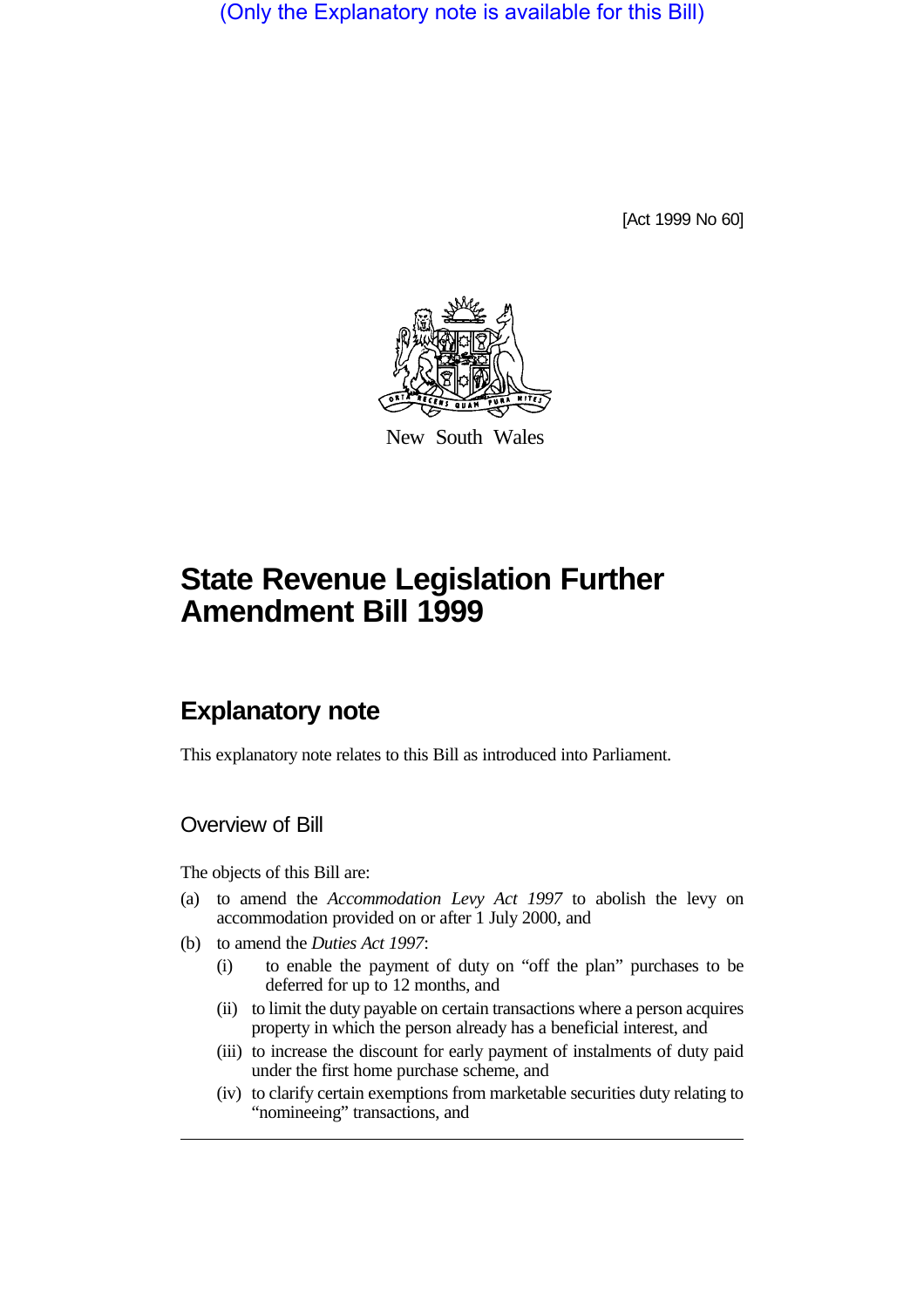Explanatory note

- (v) to clarify the liability to duty of instalment warrants, and
- (vi) to make it clear that a trustee is not liable to pay mortgage duty under certain provisions relating to debenture issues, and
- (vii) to change the exemption scheme for registration of demonstrator motor vehicles, and
- (viii) to make further provision with respect to transactions entered into for the purpose of enabling an undertaking to become a managed investment scheme, and
- (c) to amend the *Health Insurance Levies Act 1982*:
	- (i) to clarify the procedure for the remittance of contributions to the State Ambulance Insurance Plan by authorised agents, and
	- (ii) for the purposes of statute law revision, and
- (d) to amend the *Pay-roll Tax Act 1971*:
	- (i) to enable the Chief Commissioner of State Revenue to recover pay-roll tax debts owed by corporations from the directors and former directors of those corporations in certain circumstances, and
	- (ii) to make changes to the provisions relating to employment agents, and
- (e) to amend the *Taxation Administration Act 1996* to make it clear that a refusal to refund tax does not give rise to a right of objection.

### Outline of provisions

**Clause 1** sets out the name (also called the short title) of the proposed Act.

**Clause 2** provides for the commencement of the proposed Act on 1 January 2000, except as otherwise indicated in the notes below.

**Clause 3** is a formal provision giving effect to the amendments to the *Accommodation Levy Act 1997* set out in Schedule 1.

**Clause 4** is a formal provision giving effect to the amendments to the *Duties Act 1997* set out in Schedule 2.

**Clause 5** is a formal provision giving effect to the amendments to the *Health Insurance Levies Act 1982* set out in Schedule 3.

**Clause 6** is a formal provision giving effect to the amendments to the *Pay-roll Tax Act 1971* set out in Schedule 4.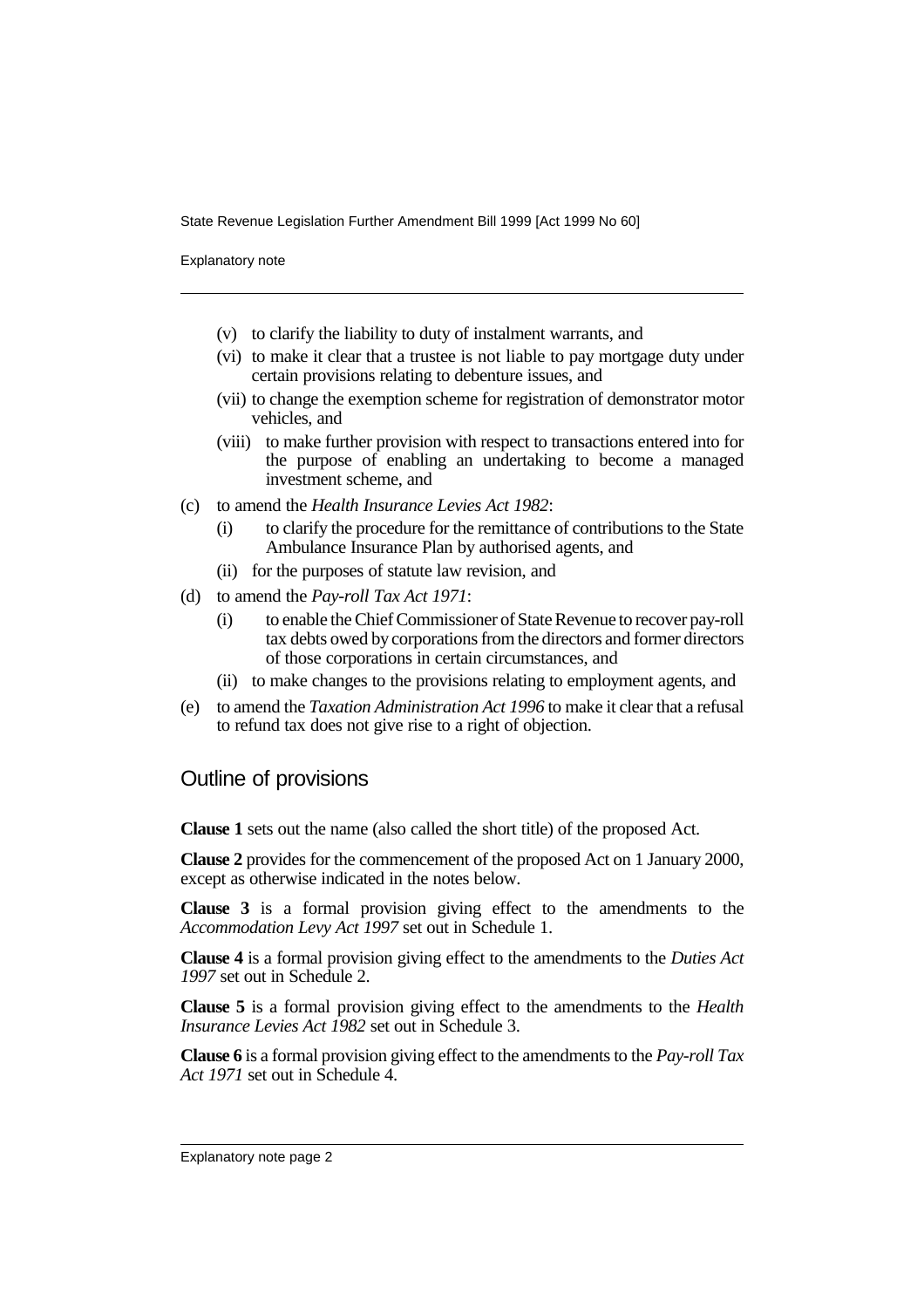Explanatory note

**Clause 7** is a formal provision giving effect to the amendments to the *Taxation Administration Act 1996* set out in Schedule 5.

### **Schedule 1 Amendment of Accommodation Levy Act 1997**

The amendments abolish the accommodation levy from 1 July 2000.

**Schedule 1 [1]** inserts Part 1A in the Act. It provides that the Act does not apply in respect of residential accommodation provided for use or occupation on or after 1 July 2000. Accordingly, no levy is charged on such accommodation.

The new part will not affect any liability to pay a levy charged on residential accommodation provided for use or occupation before 1 July 2000.

The manager of a place of accommodation will be required to submit to the Chief Commissioner of State Revenue a final return, in respect of the return period of June 2000, on or before 15 July 2000, together with the accommodation levy required to be paid in respect of that return period.

A transitional provision is included that ensures that any amount payable after 30 June 2000 for accommodation provided before 1 July 2000 is included in the calculations for June 2000.

**Schedule 1 [2]** removes a provision that would have provided for a review of the Act after it had been in operation for 5 years. Instead, the Act will cease to have effect on 1 September 2003.

# **Schedule 2 Amendment of Duties Act 1997**

#### **Liability for duty on "off the plan" purchases**

At present, the payment of duty on an "off the plan" purchase agreement (being an agreement for the sale or transfer of land on which a residence is to be erected or developed before the completion of the sale or transfer) may be partially deferred. Five percent of the duty is to be paid on stamping of the agreement, and the remainder at a later stage. **Schedule 2 [2]** allows payment of the duty to be completely deferred to a later stage. Liability to pay duty on the agreement will not arise until one of the following occurs:

(a) completion of the agreement,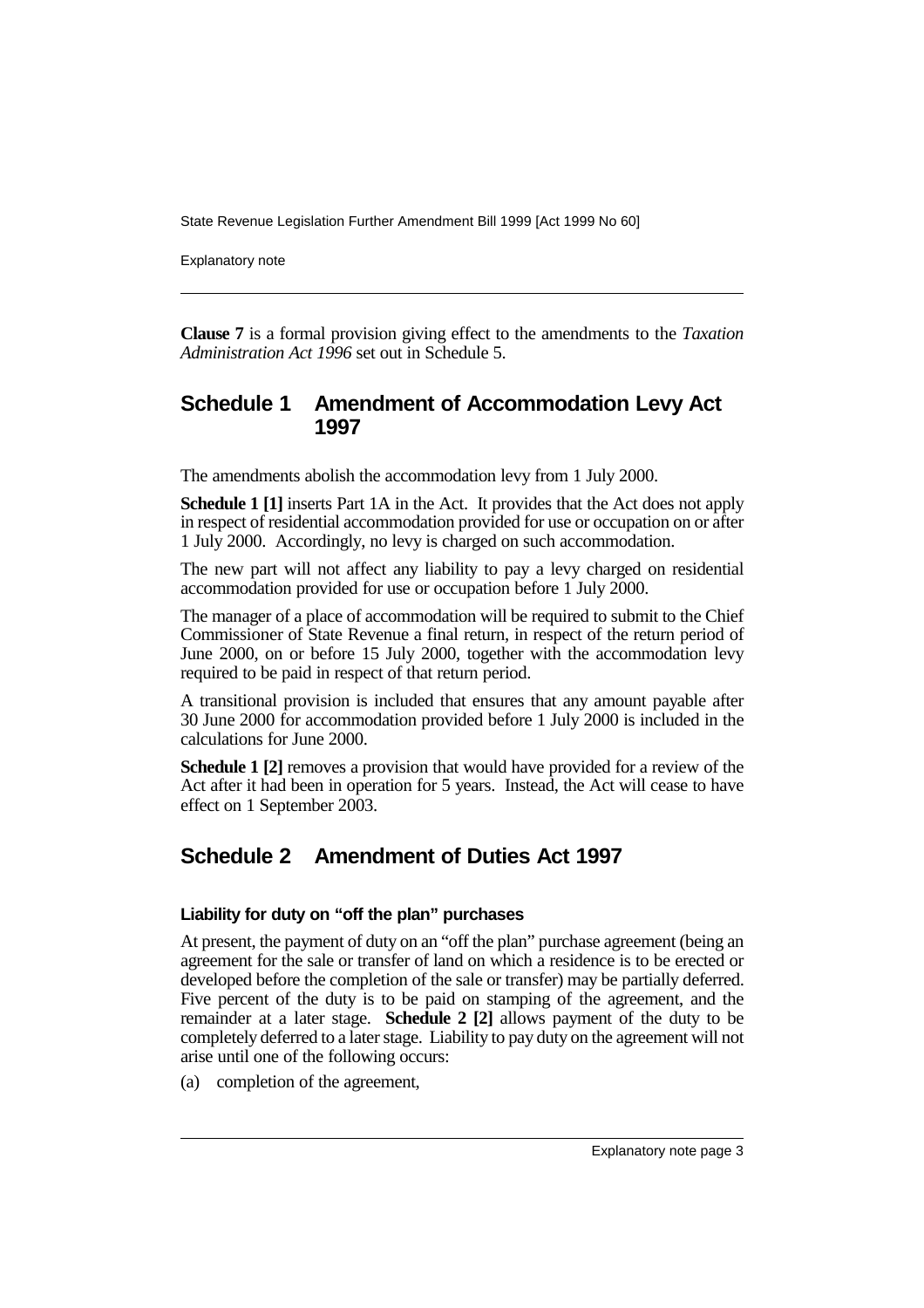Explanatory note

- (b) the assignment of the whole or any part of the purchaser's interest under the agreement,
- (c) the expiration of 12 months after the date of the agreement.

**Schedule 2 [13]** is a transitional provision.

#### **Transfer of property by trustee to beneficial owner**

**Schedule 2 [3]** provides for the calculation of duty if dutiable property that is vested in a person as trustee of a statutory trust, as a consequence of the making of an order under section 66G of the *Conveyancing Act 1919*, is transferred or agreed to be transferred by the trustee to a person who already has a beneficial interest in the property. In such a case, the duty is to be calculated by deducting from the unencumbered value of the dutiable property or the consideration for the transfer or agreement, whichever is the greater, the proportion of that amount that is the same as the proportion of the purchaser's beneficial interest in the dutiable property immediately before the transfer or agreement.

#### **Marketable securities duty on "nomineeing transactions**"

Section 66 of the *Duties Act 1997* sets out exemptions from duty on certain transactions involving marketable securities.

Certain exemptions apply to "nomineeing transactions" (ie transfers of marketable securities to or from nominees where there is no change in the beneficial ownership of the marketable securities).

At present, section 66 exempts certain transfers to or from a trustee or nominee of the beneficial owner, or a custodian of the trustee. **Schedule 2 [4]** adds to this list transfers to or from a sub-custodian of a custodian of a trustee or nominee of a beneficial owner. It also makes other changes for the purpose of making it clear that the exemption applies only if the trustee, nominee, custodian or sub-custodian at all stages holds the marketable securities solely for the beneficial owner, a trustee or nominee of the beneficial owner or a custodian of a trustee or nominee of the beneficial owner.

Duty of \$10 will be chargeable if the marketable securities are not quoted on the Australian Stock Exchange (see **Schedule 2 [1]**).

A separate exemption also applies to transfers of marketable securities to or from certain named broker nominee companies or to or from a nominee company that holds marketable securities solely for the purpose of facilitating marketable security transaction settlements by a broker. **Schedule 2 [5]** provides that in such a case the exemption will apply only if the transfer is made solely for the purpose of facilitating a marketable security transaction settlement and there is no change in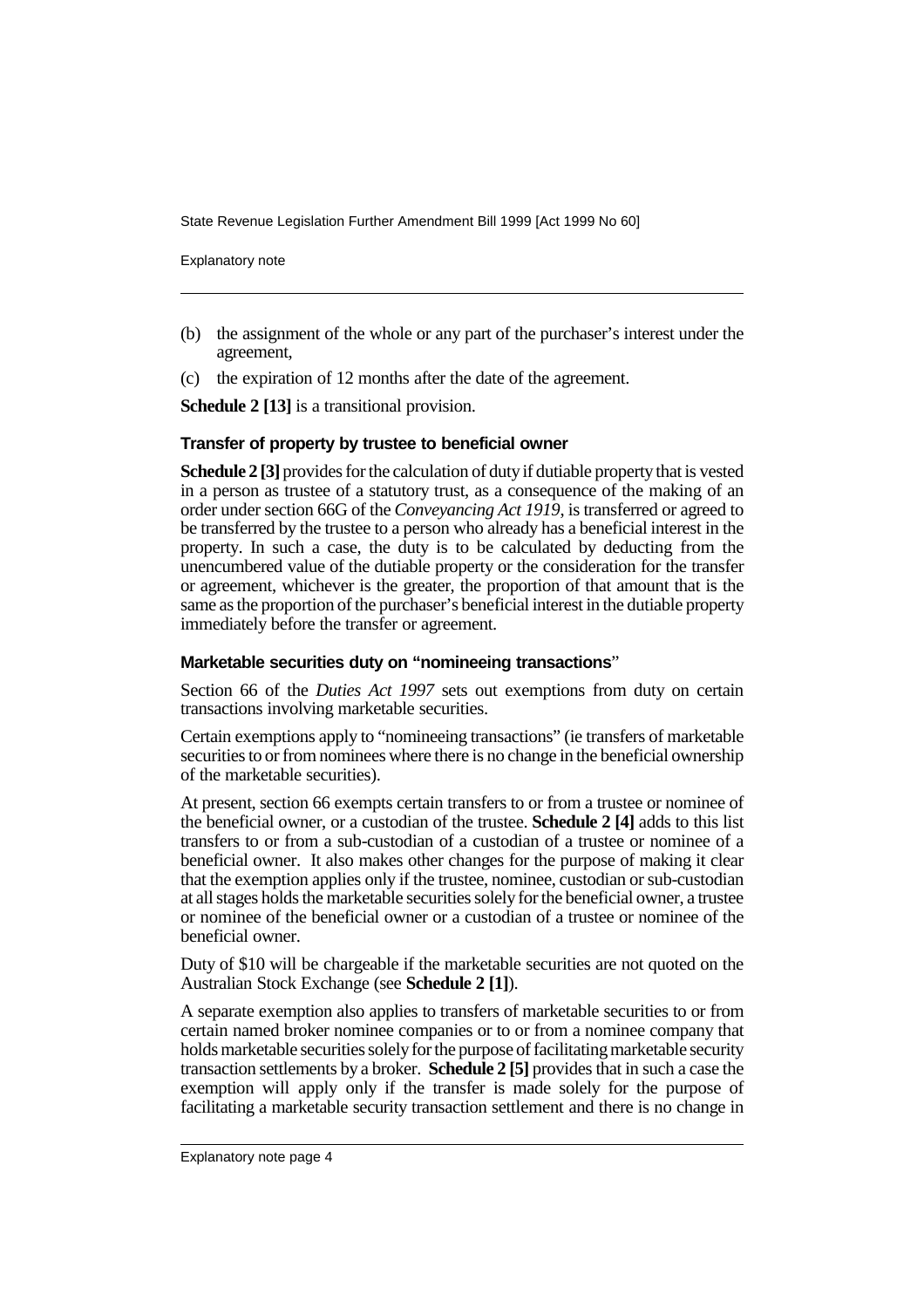Explanatory note

the beneficial ownership of the marketable securities (other than as a result of an on-market transaction settlement).

#### **Discount for first home purchasers**

At present, a person who has the benefit of the first home purchase scheme may choose to pay out, at a discount, the total of all instalments of duty that are due to be paid under the Act in connection with the purchase. The discount ranges from 10 to 25 percent, depending on the number of instalments remaining.

**Schedule 2 [6]** provides for a 50 percent discount on early payment of instalments. It allows a person who has the benefit of the first home purchase scheme to choose to pay out, at a discount of 50 percent, all instalments of duty remaining at the time.

The provision will be taken to have commenced on 23 June 1999.

#### **Mortgage duty associated with debenture issues**

Section 226 of the Act contains special provisions relating to the payment of duty on mortgages associated with the issue of debentures by a corporation. The provisions operate if the corporation and the trustee for the debenture holders give a written undertaking in an approved form to the Chief Commissioner of State Revenue. **Schedule 2 [7]** makes it clear that it is the corporation, and not the trustee, that is liable to pay the duty in accordance with that undertaking.

#### **Exemption for demonstrator motor vehicles**

At present, the Chief Commissioner of State Revenue may issue exemption authorities to motor dealers for use in the registration of demonstrator motor vehicles. An application by a motor dealer to register a motor vehicle is not chargeable with duty if, at the time the application is made, the dealer produces an exemption authority to the Roads and Traffic Authority.

**Schedule 2 [8]** replaces those provisions. Duty will not be chargeable on an application for registration of a motor vehicle only if the motor vehicle is a demonstrator motor vehicle and the motor dealer produces an exemption authority that has been completed by the dealer. The Chief Commissioner will be able to enter into arrangements for the issue of exemption authorities. If a motor dealer produces an exemption authority in connection with the registration of a motor vehicle that is not a demonstrator motor vehicle the motor dealer will be guilty of an offence, and the Chief Commissioner will be able to recover the duty that should have been paid.

**Schedule 2 [9]** is a consequential amendment.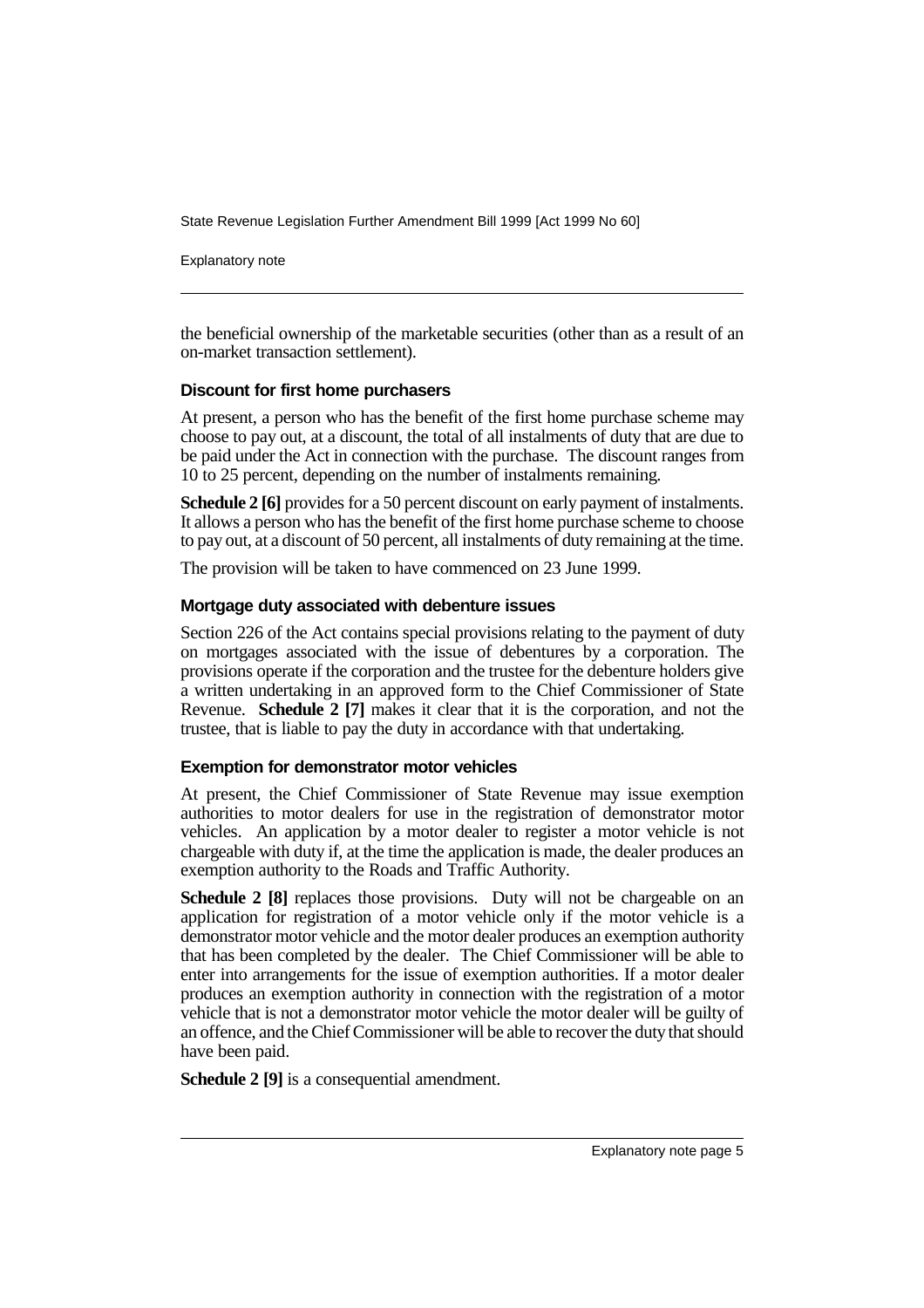Explanatory note

#### **Managed investment schemes**

Under transitional arrangements provided for by the Act, certain transactions entered into by a responsible entity for the purpose of enabling an undertaking to become a managed investment scheme under the *Corporations Law* are charged duty at a special rate.

**Schedule 2** [11] corrects a cross-reference in that transitional provision. It will be taken to have commenced on 1 July 1998 (when the transitional provision commenced).

A further provision is added in order to extend similar transitional arrangements to instruments executed by a custodian of a responsible entity for the same purpose (see **Schedule 2 [12]**). That provision will be taken to have commenced on 1 July 1999.

#### **Instalment warrants**

An "instalment warrant" is defined as a warrant that, among other things, is an option contract within the meaning of section 9 of the *Corporations Law*. **Schedule 2 [14]** omits this element of the definition.

#### **Savings and transitional**

**Schedule 2 [10]** provides for the making of savings and transitional regulations.

# **Schedule 3 Amendment of Health Insurance Levies Act 1982**

#### **Remittance of contributions to the State Ambulance Insurance Plan**

At present, contributions to the State Ambulance Insurance Plan are collected by authorised agents and remitted to the Chief Commissioner of State Revenue, after the authorised agent has deducted any commission that the authorised agent is entitled to retain under the Act.

**Schedule 3 [3]** clarifies this procedure by requiring authorised agents to submit a monthly return to the Chief Commissioner, together with a payment calculated in accordance with a formula set out in that provision. The formula is based on the number of contributors to the State Ambulance Insurance Plan at the beginning of the month, the type of contributions made and the prescribed rate at which contributions are made.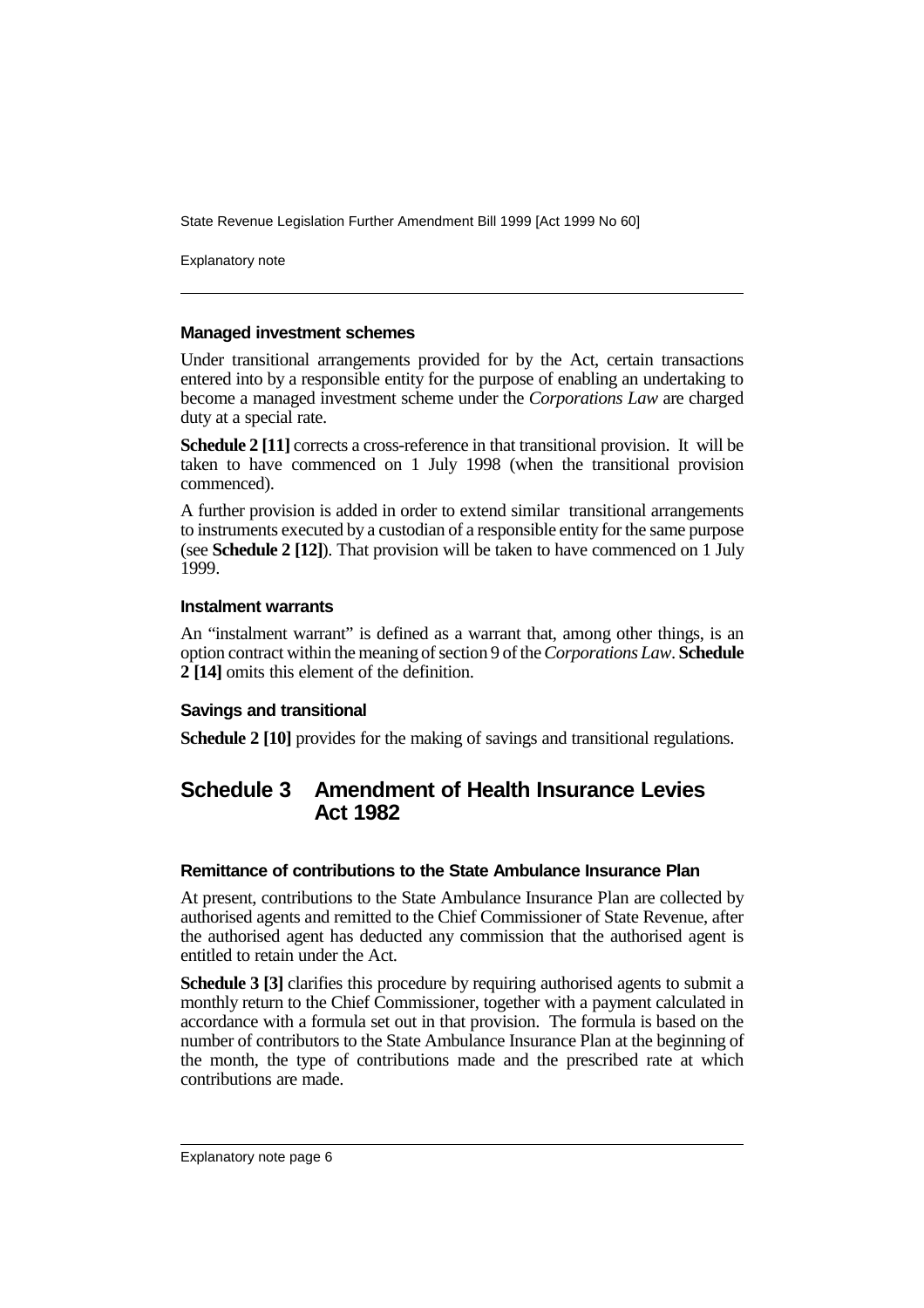Explanatory note

**Schedule 3 [4]** provides for an annual adjustment to those payments, in order to take account of any discrepancies between the total amount paid by the authorised agent over the year and the total amount that is actually required to be remitted to the Chief Commissioner. (A discrepancy may occur, for example, because a contributor dies or becomes a pensioner.)

**Schedule 3 [2]** allows the maximum commission to be specified on any basis. (At present, commission is calculated by reference to weekly contributions.)

**Schedule 3 [5]** is a transitional provision.

#### **Statute law revision (definition of "basic health benefits")**

**Schedule 3 [1]** makes an amendment for the purpose of updating the definition of "basic health benefits" in the Act. As a result of Commonwealth legislation, which came into effect on 1 July 1997, the expressions "basic private table" and "basic table" have been replaced with "applicable benefits arrangement". Those expressions, which are used in the definition of "basic health benefits", are updated accordingly.

The amendment will be taken to have commenced on 1 July 1997.

# **Schedule 4 Amendment of Pay-roll Tax Act 1971**

#### **Liability of directors of corporation to pay tax**

**Schedule 4 [6]** introduces provisions that allow the Chief Commissioner of State Revenue to recover pay-roll tax debts of corporations from the directors, or former directors, of those corporations in certain circumstances.

The provisions apply if a corporation fails to pay an assessment amount in accordance with a notice of assessment issued by the Chief Commissioner. The Chief Commissioner may then serve a notice (called a compliance notice) on any person who:

- (a) is a director of the corporation, or
- (b) was a director of the corporation at the time when the corporation first became liable to pay the pay-roll tax included in the assessment amount or at any time afterwards (a *former director*).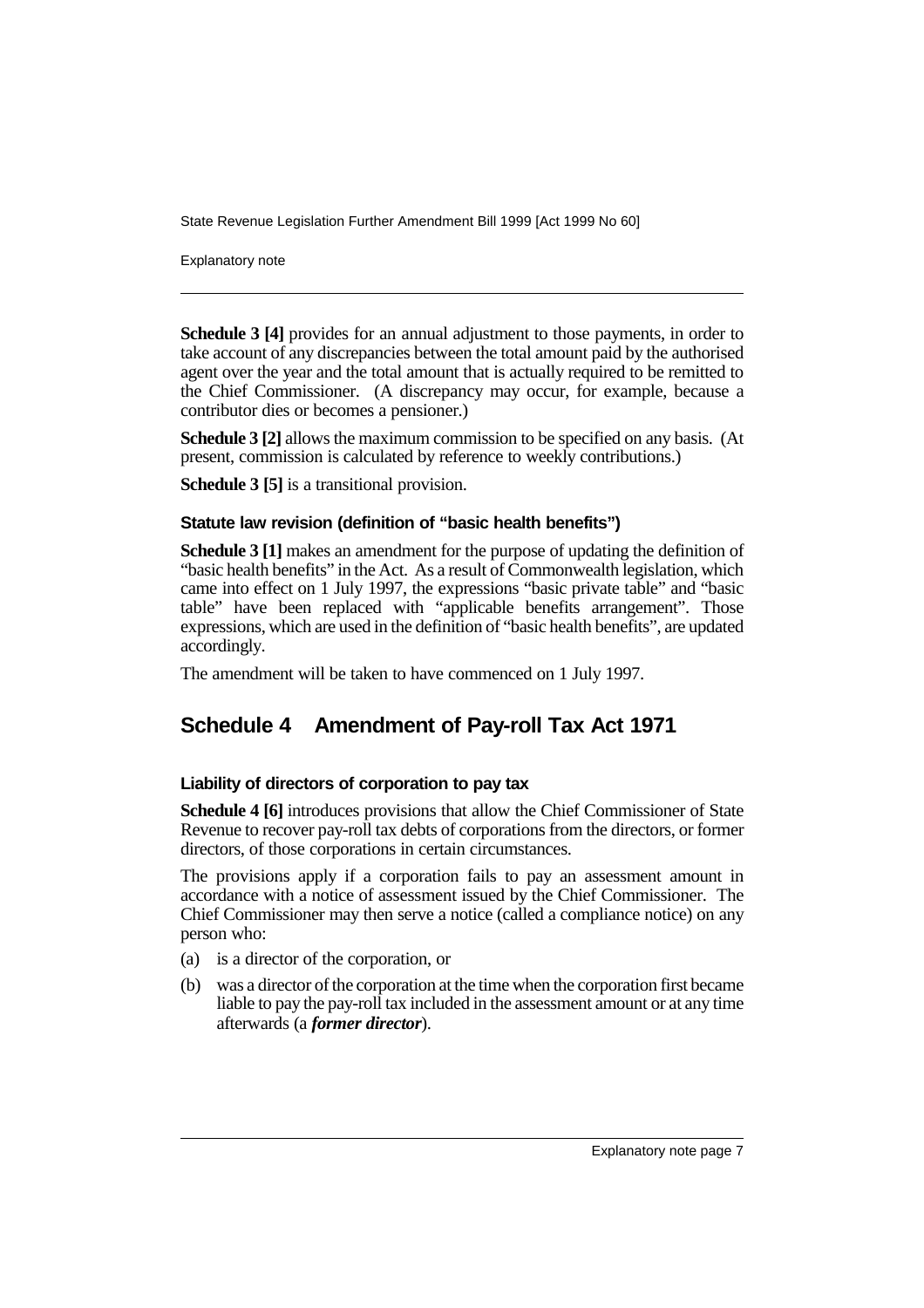Explanatory note

The compliance notice advises the director or former director that if the failure to pay the assessment amount is not rectified within a time specified in the notice, the director will become liable to pay the assessment amount.

The failure by the corporation to pay the assessment amount is taken to be rectified if:

- (a) the assessment amount is paid, or
- (b) the Chief Commissioner makes a special arrangement with the corporation for the payment of the assessment amount, or
- (c) the Board of Review waives or defers payment of any of the assessment amount, or
- (d) an administrator of the corporation is appointed under Part 5.3A of the *Corporations Law*, or
- (e) the corporation begins to be wound up within the meaning of the *Corporations Law*.

If the failure to pay the assessment amount is not rectified within the period specified in the compliance notice, the director or directors on whom it is served become jointly and severally liable with the corporation to pay the assessment amount.

If the failure to pay the assessment amount is rectified because of a special arrangement or the deferral of payment of the assessment amount, and the corporation fails to pay the assessment amount in accordance with the arrangement or deferral, a further compliance notice may be issued by the Chief Commissioner.

A director or former director from whom the debt is recovered will have a right to be indemnified by the corporation and to recover a contribution from any other director or former director of the corporation who is liable to pay the assessment amount.

It will be a defence to the recovery of an assessment amount from a director or former director if the director or former director establishes that he or she:

- (a) took all reasonable steps to ensure that the corporation rectified the failure to pay the assessment amount, or
- (b) was unable, because of illness or for some other similar good reason, to take steps to ensure the corporation rectified that failure.

**Schedule 4 [1]** is a consequential amendment.

**Schedule 4 [7]** provides for the making of savings and transitional regulations.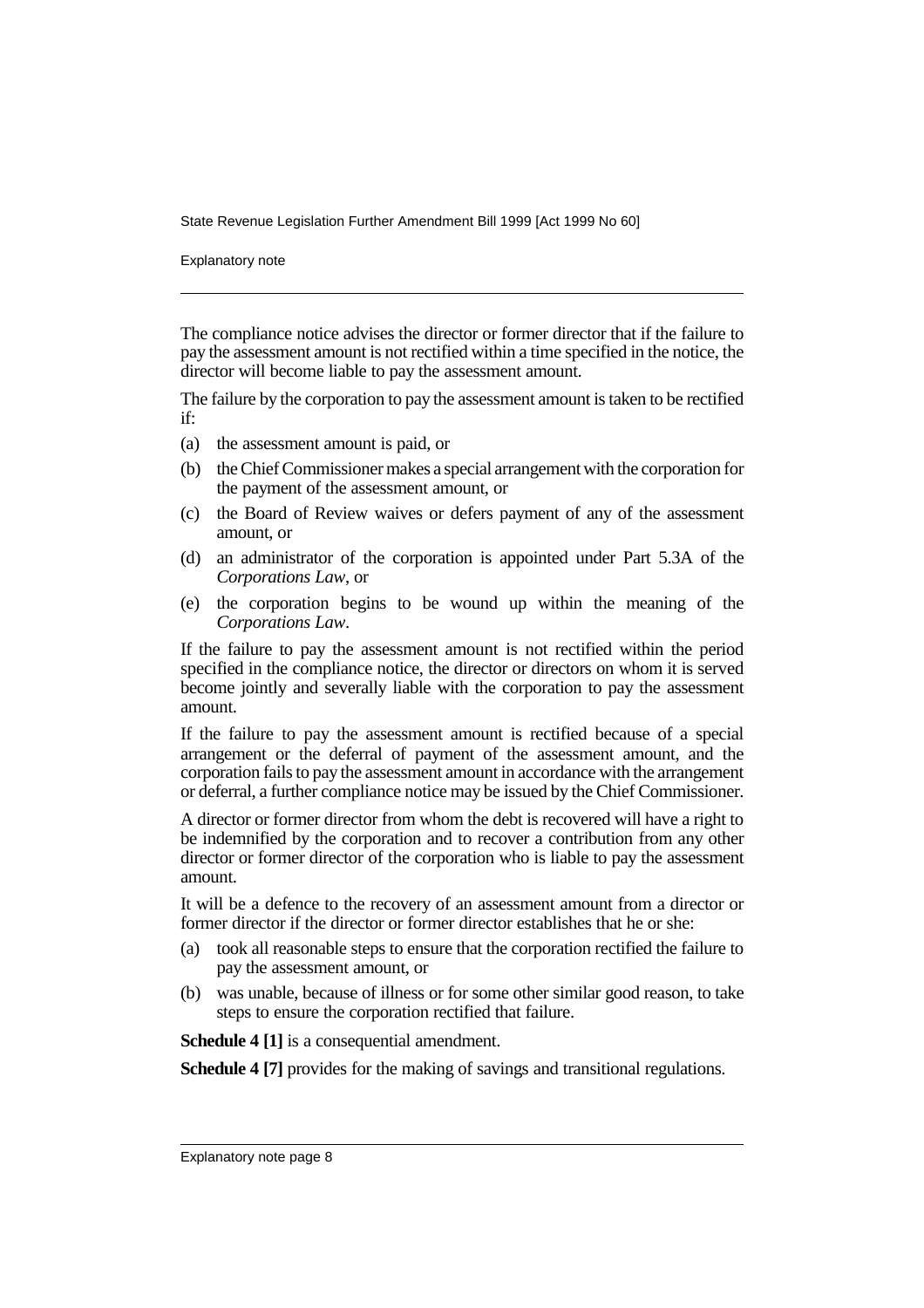Explanatory note

**Schedule 4 [8]** makes it clear that the new provisions extend to pay-roll debts incurred by a corporation before the commencement of the provisions. However, the provisions will not allow the Chief Commissioner to recover a tax debt owed by a corporation from a former director of the corporation if the former director ceased to be a director of the corporation before the commencement of the provisions.

The provisions will commence on the date of assent.

#### **Employment agents**

Section 3C of the *Pay-roll Tax Act 1971* provides for the application of the Act to employment agency contracts. An employment agent is a person who procures the services of another person (a contract worker) for a client and receives remuneration from the client for the services provided by the contract worker to the client. An employment agent is deemed to be an employer under the Act.

The Act provides that an employment agent is not liable to pay-roll tax in relation to an employment agency contract if:

- (a) the contract worker is liable to pay pay-roll tax in respect of the wages paid for those services, or
- (b) the wages paid or payable under the contract would have been exempt from pay-roll tax had the contract worker been paid those wages by the client instead of by the employment agent, or
- (c) the client is not registered or required to be registered as an employer under the Act.

**Schedule 4 [2]**–**[5]** add a requirement that, in order to come within any of the exceptions referred to in paragraphs (a)–(c) above, a declaration, in a form approved by the Chief Commissioner, must be lodged with the employment agent by the contract worker or the client.

If a declaration is lodged and in fact the exception does not apply, or ceases to apply, the amendments provide that either the employment agent (in the case referred to in paragraph  $(a)$ ) or the client (in the cases referred to in paragraph  $(b)$ ) and (c)) will be liable to pay pay-roll tax in relation to the wages paid under the employment agency contract (see **Schedule 4 [5]**).

The exception referred to in paragraph (c) is also changed to make it clear that payroll tax must be paid on the employment agency contract if the client would be required to be registered under the Act if the client had been the employer in relation to all employment agency contracts to which the client is a party (see **Schedule 4 [4]**).